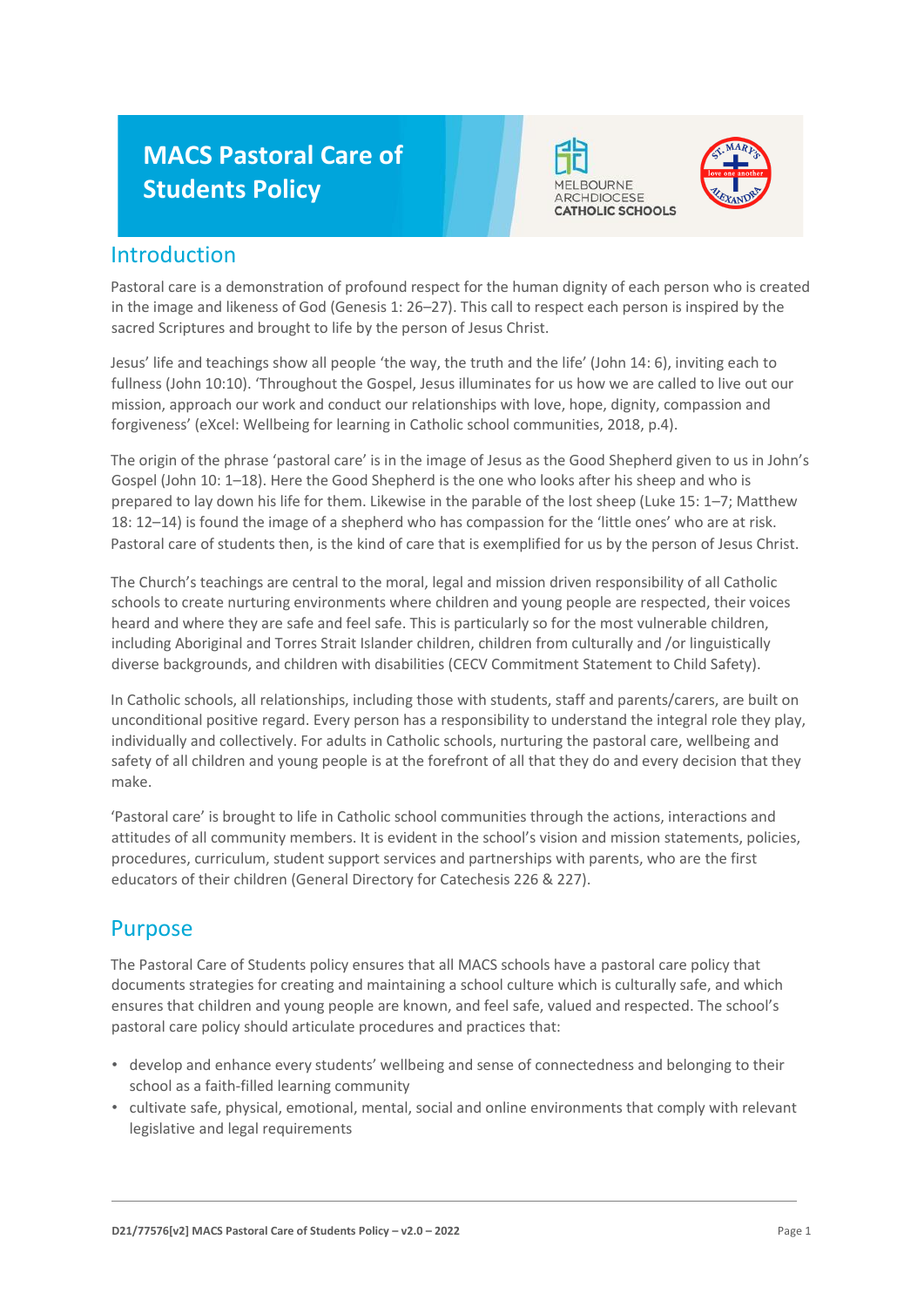• ensure that the diverse and unique identities and experiences of Aboriginal children, young people and students are respected and valued.

### Scope

This policy applies to all MACS schools.

## **Definitions**

**Inclusion** is the right to access and receive a full and engaging education.

MACS schools welcome all members of the community as equal, embracing diversity as a means for dialogue, engagement and deeper understandings of self, others and God. The uniqueness and sacred dignity of each person is celebrated, driven by the Gospel message of love and justice. These convictions guide the encounters, actions and pedagogical approaches that enable all children to learn and thrive

**Pastoral care** is a demonstration of profound respect for the human dignity of each person who is created in the image and likeness of God.

Pastoral care includes the decisions, structures and practices that nurture, support and assist a student to flourish and reach their spiritual, physical, cognitive, social and emotional potential so that they may come to a deeper understanding of their own humanness. The pastoral care of students in MACS schools is focused on actions that promote health, wellbeing, resilience, academic outcomes, social capital and ethical decision making (Cross, 2014).

**Student wellbeing** is a sustainable state of positive mood and attitude, resilience, and satisfaction with self, relationships and experiences at school (Noble & Wyatt, 2008, p.21).

In MACS school settings, a positive sense of pastoral care and wellbeing supports a base for rich learning that enables children and young people to flourish, give expression to their authentic selves and realise their unique potential. This holistic view recognises the sacredness, dignity and giftedness of each person (Horizons of Hope: Wellbeing, 2017, p.3).

## **Principles**

Pastoral care in MACS school communities:

- involves a commitment to creating safe, supportive, inclusive and hope-filled learning environments of welcome where human dignity is respected, diversity and inclusiveness are valued and authentic relationships are fostered
- involves a commitment to creating safe, supportive, inclusive and hope-filled learning environments of welcome where human dignity is respected, diversity and inclusiveness are valued and authentic relationships are fostered
- nurtures the wellbeing of every child in a MACS school, 'their unique story, giftedness and temperament must be understood and valued in a way that enables love, respect, compassion, forgiveness and hope to thrive' (Horizons of Hope: Wellbeing, 2017, p.3)
- ensures that all members of the school community are responsible for creating a positive pastoral climate. Staff, students and parents/guardians/carers share responsibility for developing and maintaining open and cooperative relationships characterised by respect, trust, goodwill and a willingness to engage collaboratively. It is vital that all members of the school community work together to provide a consistent and supportive environment in which students may develop and grow towards maturity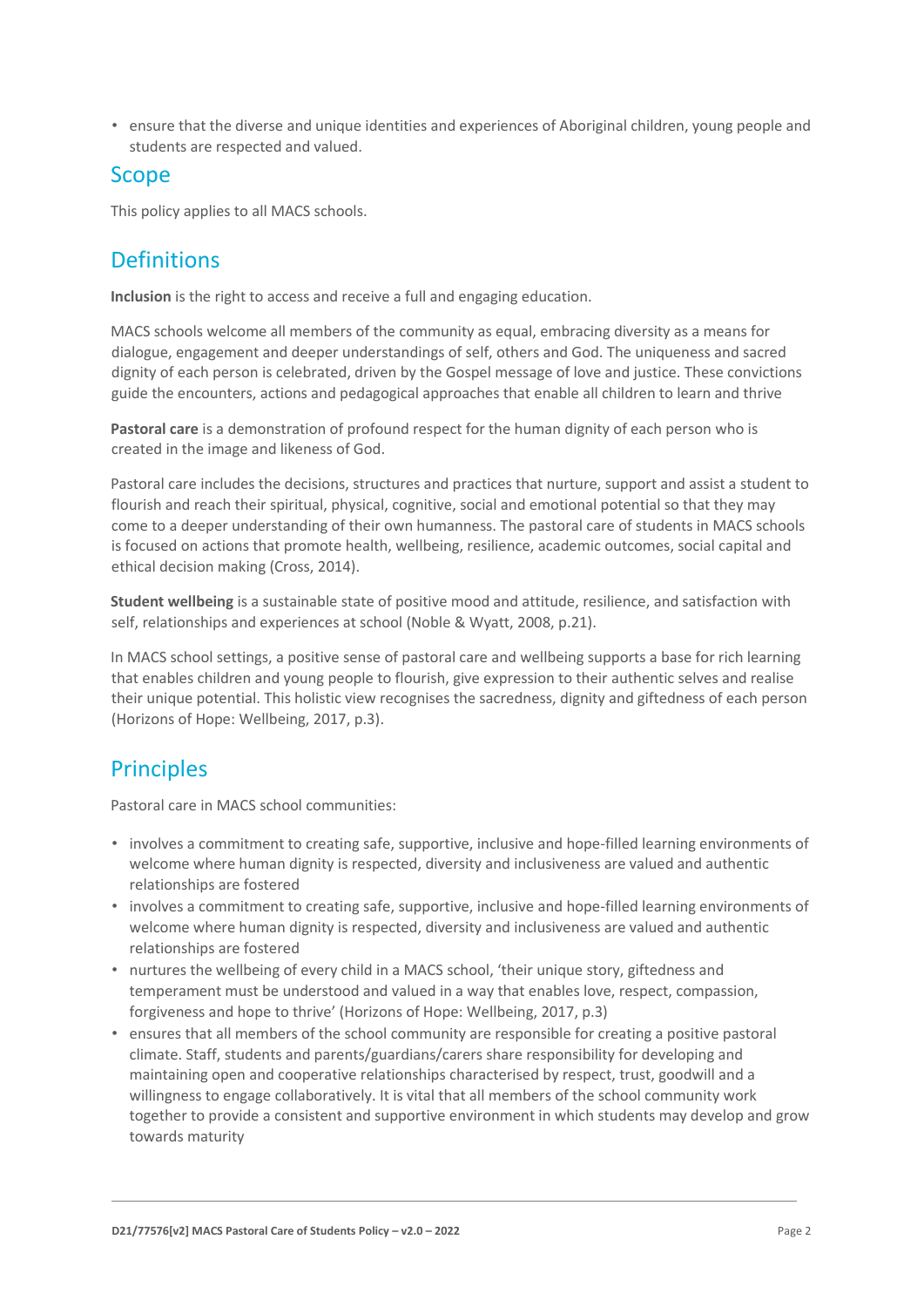- identifies and nurtures partnerships with appropriate services and agencies in order to support the pastoral care and wellbeing needs of every student
- responds to the pastoral and wellbeing needs of students and maintains appropriate confidentiality and privacy. Information is communicated, with necessary permissions, to those who have a right or a need to be informed, either legally or pastorally.

### **Policy**

MACS schools demonstrate effective pastoral care through the following strategies.

- 1. **Melbourne Archdiocese Catholic Schools** supports schools to develop their pastoral care and wellbeing strategies by:
	- 1.1. providing coherent policy frameworks, guidance and resources (refer to External References section)
	- 1.2. developing targeted professional learning
	- 1.3. monitoring compliance through existing protocols including cyclical review as part of school improvement and Victorian Registration and Qualifications Authority (VRQA) requirements.
- 2. **Principals and school leaders** enhance their school's pastoral care and wellbeing by:
	- 2.1. utilising the MACS Pastoral Care of Students Policy, Horizons of Hope education framework, eXcel: Wellbeing for learning in Catholic school communities, Identity and growth: A perspective for Catholic schools and the Australian Student Wellbeing Framework as the basis to inform and guide their curriculum planning, policies and practices
	- 2.2. supporting staff, through appropriate professional learning, to strengthen their understanding of core Catholic principles including the sanctity of human life and the inherent dignity of the human person
	- 2.3. engaging students and their parents/guardians/carers to collaboratively develop and periodically review practices
	- 2.4. ensuring whole-school approaches are known, understood and readily accessible to all members of the community.
- 3. **Teachers and school staff** support the pastoral care and wellbeing of students by:
	- 3.1. creating and maintaining safe, inclusive and respectful learning environments that enable the unique potential, gifts and innate qualities of each child to unfold and thrive
	- 3.2. understanding their duty of care and accountability in regard to legislation and compliance
	- 3.3. using relationship-based approaches to establish consistent expectations for behaviour
	- 3.4. working in partnership with parents/guardians/carers and families to build resilience and promote a positive sense of self.
- 4. **Students** contribute to developing positive pastoral learning environments and their own and other's wellbeing by:
	- 4.1. treating all members of the school community with respect and courtesy
	- 4.2. following school policies, procedures and guidelines
	- 4.3. taking responsibility for their actions
	- 4.4. reporting all concerns about wellbeing and safety
	- 4.5. co-operating with teachers, school staff and their parents/guardians/carers.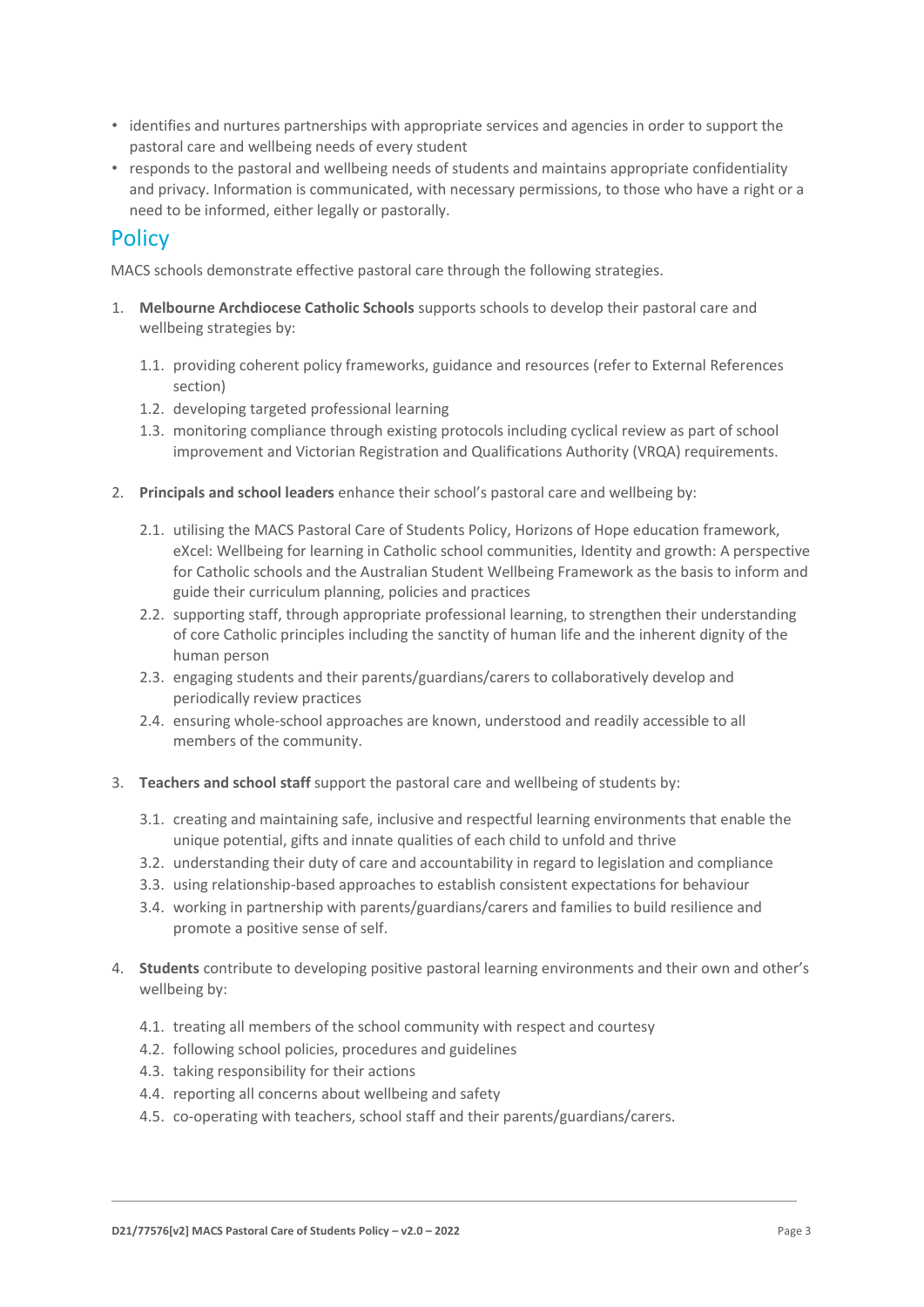- 5. **Parents/guardians/carers** contribute to developing positive pastoral learning environments for their own and other children's wellbeing by:
	- 5.1. working respectfully, collaboratively and in partnership with staff and members of the school community to create high expectations
	- 5.2. explicitly teaching, modelling and promoting socially responsible behaviours
	- 5.3. promoting and upholding the core values of the school by supporting school policies and procedures.

### Procedures

- **1. School policy and procedures** 
	- 1.1. Schools must have a pastoral care policy in place
	- 1.2. In developing and enacting the pastoral care policy, schools must ensure the policy is:
		- a. tailored to the local context of the school
		- b. made publicly available (i.e. on the school website)
		- c. communicated to the school community on a regular basis
		- d. regularly reviewed and considered
		- e. integrated into other school policies and procedures, curriculum and key school documents.
- **2. School environment** 
	- 2.1. MACS schools are bound to provide a safe and nurturing environment where the risk of harm is minimised and students feel safe.
	- 2.2. School communities are required to take reasonable and proportionate measures to provide safe and enabling learning environments which encompass the spiritual, mental, physical and emotional wellbeing of the student.

## External references

#### **Related Policies – Department of Education and Training (DET)**

[Policy and Advisory Library](https://www2.education.vic.gov.au/pal)

#### **Related Resources – Melbourne Archdiocese Catholic Schools**

[eXcel: Wellbeing for learning in Catholic school communities](https://www.cem.edu.au/Our-Schools/Curriculum-Learning-Programs/Student-Wellbeing/eXcel.aspx)

[Horizons of Hope: Vision and Context](https://www.cem.edu.au/Our-Schools/Curriculum-Learning-Programs/Horizons-of-Hope/Vision-Context.aspx)

[Horizons of Hope: Wellbeing](https://www.cem.edu.au/Our-Schools/Curriculum-Learning-Programs/Student-Wellbeing.aspx)

[Horizons of Hope: Learning Diversity](https://www.cem.edu.au/Our-Schools/Curriculum-Learning-Programs/Horizons-of-Hope/Learning-Diversity.aspx)

[Horizons of Hope: Families as Partners](https://www.macs.vic.edu.au/Our-Schools/Curriculum-Learning-Programs/Horizons-of-Hope/Families-as-partners.aspx)

[Identity and growth: A perspective for Catholic schools](https://cevn.cecv.catholic.edu.au/Melb/CI/Identity-Growth)

#### **Related Resources – Australian Government**

[Australian Student Wellbeing Framework \(2018\)](https://www.studentwellbeinghub.edu.au/docs/default-source/aswf_booklet-pdf.pdf)

[Student Wellbeing Hub](https://www.studentwellbeinghub.edu.au/)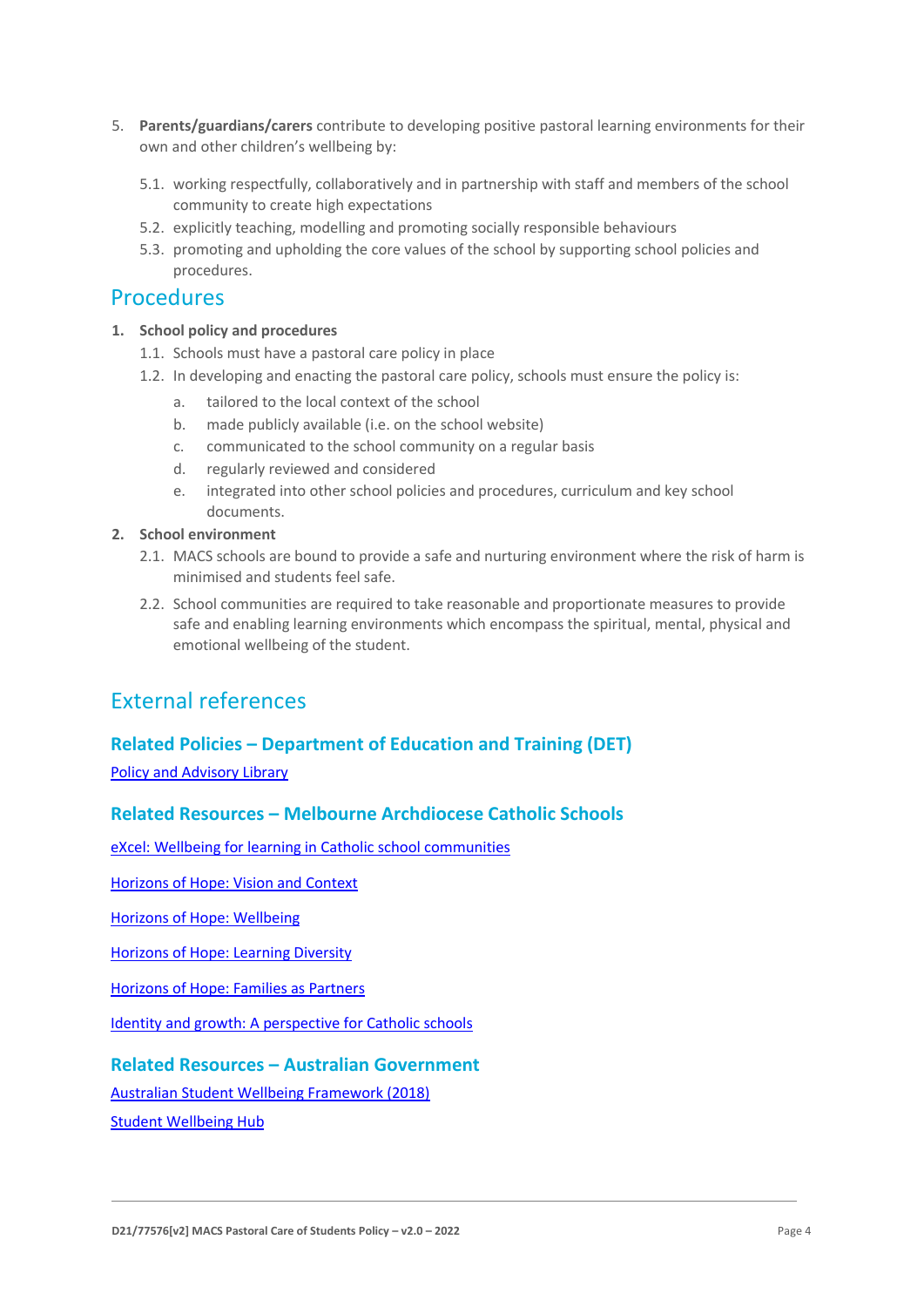#### **Related Legislation**

Child Wellbeing and Safety Act 2005 (Vic.) Children, Youth and Families Act 2005 (Vic.) Education and Training Reform Act 2006 (Vic.) Information Privacy Act 2000 (Vic.) Privacy Act 1988 (Vic.) Worker Screening Act 2020 (Vic.)

#### **References**

Catholic Education Commission of Victoria Ltd (CECV), 2018, *Positive Behaviour Guidelines*, [http://www.cecv.catholic.edu.au/getmedia/bc1d235d-9a98-4bb4-b3ac-84b50fa7c639/CECV-](http://www.cecv.catholic.edu.au/getmedia/bc1d235d-9a98-4bb4-b3ac-84b50fa7c639/CECV-Positive-Behaviour-Guidelines_FINAL2.aspx?ext=.pdf)[PositiveBehaviour-Guidelines\\_FINAL2.aspx?ext=.pdf](http://www.cecv.catholic.edu.au/getmedia/bc1d235d-9a98-4bb4-b3ac-84b50fa7c639/CECV-Positive-Behaviour-Guidelines_FINAL2.aspx?ext=.pdf)

Catholic Education Melbourne, 2018, eXcel: Wellbeing for learning in Catholic school communities, <https://www.macs.vic.edu.au/Our-Schools/Curriculum-Learning-Programs/Student-Wellbeing/eXcel.aspx>

Catholic Education Melbourne, 2017, *Horizons of Hope: Vision and Context*, [https://www.macs.vic.edu.au/Our-Schools/Curriculum-Learning-Programs/Horizons-of-](https://www.macs.vic.edu.au/Our-Schools/Curriculum-Learning-Programs/Horizons-of-Hope/Vision-Context.aspx)[Hope/VisionContext.aspx](https://www.macs.vic.edu.au/Our-Schools/Curriculum-Learning-Programs/Horizons-of-Hope/Vision-Context.aspx)

Catholic Education Melbourne, 2017, *Horizons of Hope: Wellbeing*[,](https://www.macs.vic.edu.au/Our-Schools/Curriculum-Learning-Programs/Student-Wellbeing.aspx)  [https://www.macs.vic.edu.au/OurSchools/Curriculum-Learning-Programs/Student-Wellbeing.aspx](https://www.macs.vic.edu.au/Our-Schools/Curriculum-Learning-Programs/Student-Wellbeing.aspx)

Catholic Education Melbourne, 2017, *Horizons of Hope: Learning Diversity*, [https://www.macs.vic.edu.au/Our-Schools/Curriculum-Learning-Programs/Horizons-of-](https://www.macs.vic.edu.au/Our-Schools/Curriculum-Learning-Programs/Horizons-of-Hope/Learning-Diversity.aspx)[Hope/LearningDiversity.aspx](https://www.macs.vic.edu.au/Our-Schools/Curriculum-Learning-Programs/Horizons-of-Hope/Learning-Diversity.aspx)

Catholic Education Melbourne, 2018, Identity and growth: A perspective for Catholic schools, <https://cevn.cecv.catholic.edu.au/Melb/MI/Identity-Growth>

Congregation for the Clergy 1997, General Directory for Catechesis, St Pauls Publications, Strathfield, NSW,http://www.vatican.va/roman\_curia/congregations/cclergy/documents/rc\_con\_ccatheduc\_doc\_17 041998 directory-for-catechesis en.html, accessed 24 July 2020.

Cross, D 2014, 'Creating a safe school culture is a process not an event: Practical evidence for systems, schools and teachers working with students with additional needs', paper presented to the Australian Association of Special Education Conference.

Noble, T & Wyatt 2008, *Scoping study into approaches to student wellbeing: Literature review*, Australian Catholic University and Erebus International, Sydney. Retrieved 29 January 2019 from <https://docs.education.gov.au/documents/scoping-study-approaches-student-wellbeing-final-report>

| Responsible director      | Director, Learning and Regional Services |
|---------------------------|------------------------------------------|
| Policy owner              | General Manager, Student Wellbeing       |
| Approving body/individual | MACS Board                               |
| Approval date             | 13 April 2022                            |